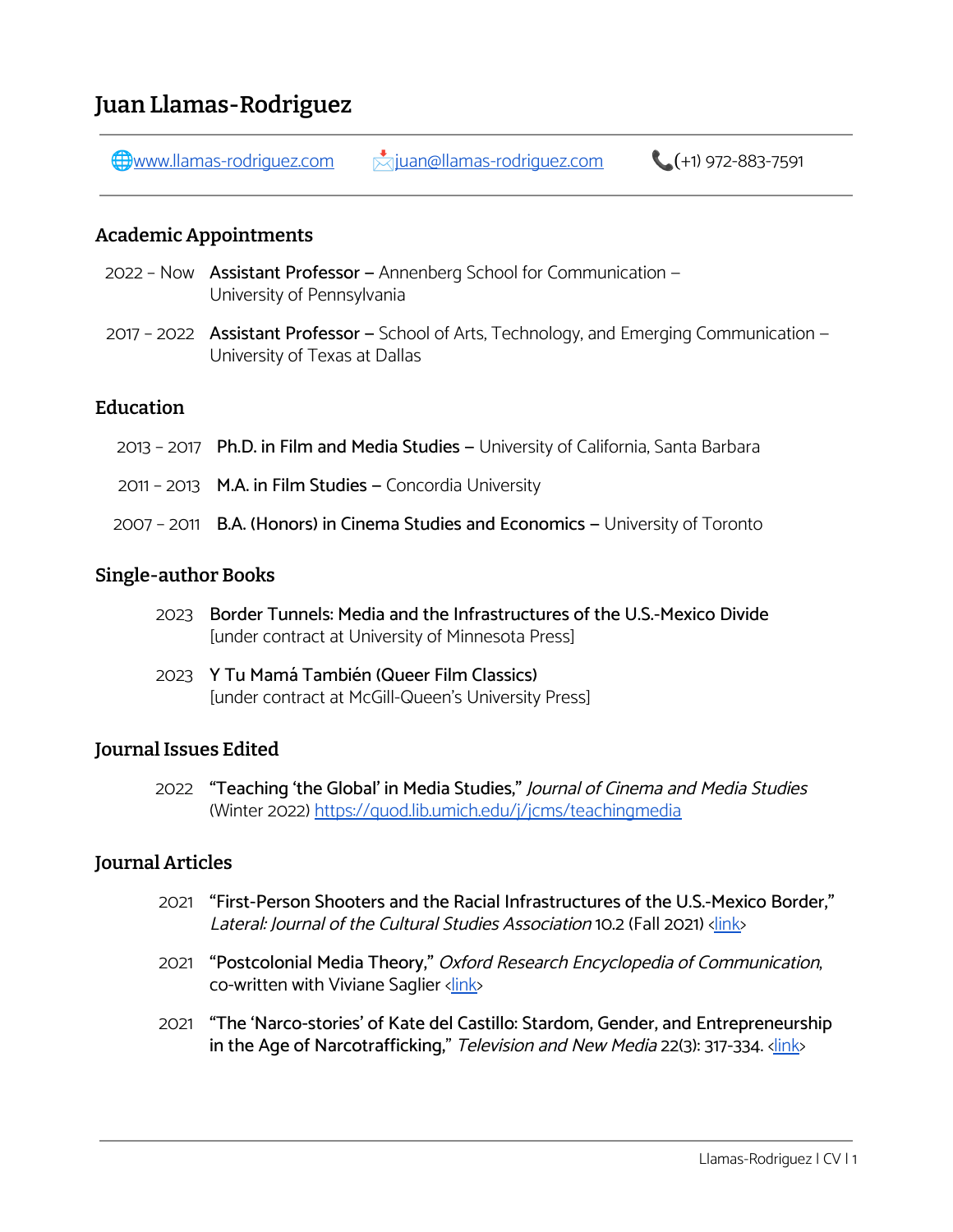- 2020 "Luis Miguel: La Serie, Class-based Collective Memory, and Streaming Television in Mexico," Journal of Cinema and Media Studies 59(3): 137-143. <[link](https://doi.org/10.1353/cj.2020.0035)>
- 2019 "The Female Narcotrafficker's Tongue | La Lengua de la Narcotraficante," NECSUS: European Journal of Media Studies [<link>](https://necsus-ejms.org/the-female-narcotraffickers-tongue-la-lengua-de-la-narcotraficante/)
- 2019 "A Global Cinematic Experience: Cinepolis, Film Exhibition, and Luxury Branding," Journal of Cinema and Media Studies 58(3): 49-71. [<link>](https://doi.org/10.1353/cj.2019.0022)
- 2018 "Pain & Gain, Global Fitness Culture and the Neoliberal Ascetic Ideal," Jump Cut 58 <[link](https://www.ejumpcut.org/archive/jc58.2018/llamas-fitness/index.html)>
- 2018 "Towards a Cinema of Slow Violence," Film Quarterly 71(3): 27-36. <[link](https://doi.org/10.1525/fq.2018.71.3.27)>
- 2017 "The Datalogical Drug Mule," Feminist Media Histories 3(3): 2-29. <

# **Book Chapters (selected)**

- 2020 "An Animated Tale of Two Pandemics," in Pandemic Media: Towards a Preliminary Inventory, (Meson Press): 115-122.
- 2020 "'Feeling Pirate': Media Piracy as Affective Practice in Mexican-American Experience," in Cultures of the Copy: Alternative Economies and Intellectual Property in Latin/o America (Routledge): 106-120.
- 2020 "Tunnel Risk and the Mediation of Border Security Spectacle," in The Routledge Companion to Media and Risk (Routledge): 303-313.
- 2017 "Working Out as Creative Labor, or the Building of the Male Superhero's Body," in Arrow and Superhero Television (McFarland): 61-77.
- 2016 "Tunnelling Media: Geoblocking and Online Border Resistance," in Geoblocking and Global Video Culture (Institute of Network Cultures): 32-40.

### **Conferences Organized**

- 2022 Towards an Atlas of Global Media (University of Texas at Dallas): two-day virtual series of roundtables intended to workshop the contributions to the collection An Atlas of Global Media.
- 2020 Platforms to the World (University of Texas at Dallas): Three-day symposium featuring over twenty scholars in media, urban, and migration studies on the potentials and pitfalls of media for connections across distances.

# **Invited Presentations (selected)**

2022 "'The Affordances of the Desktop Documentary," Roundtable Panelist, Interrogating the Modes of Videographic Criticism, Aarhus University